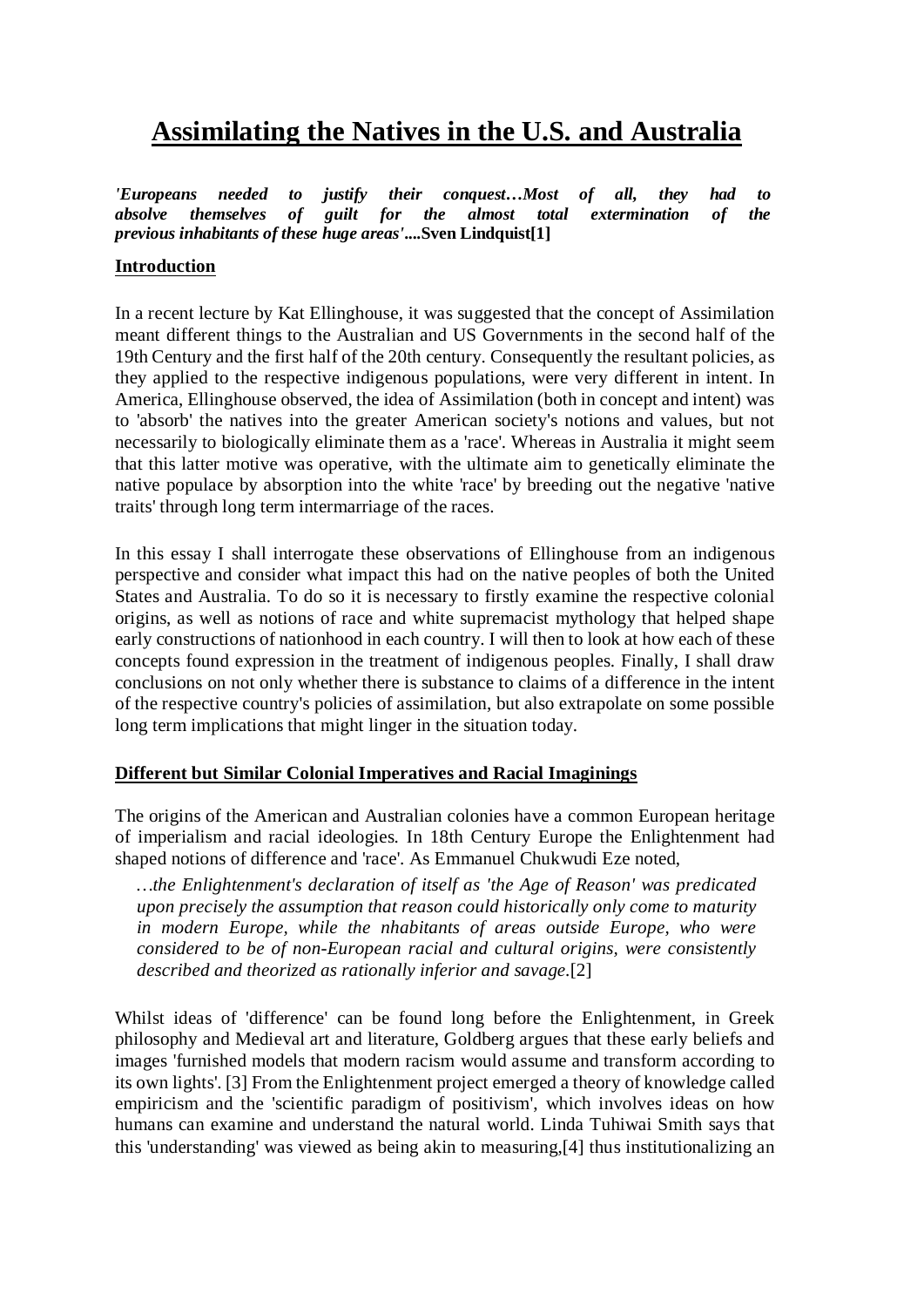obsession with measurement, classification, and 'knowing'. As Smith points out, the theories and ideas of the West are,

*human nature, human morality and virtue, by conceptions of space and time, by conceptions of gender and race.*[5]*…underpinned by a cultural system of classification and representation, by views about* 

Thus those who set out from a range European nation-states to 'discover' and explore the new worlds of the Americas and the Pacific not only harbored similar notions of race, but they also created in their respective new colonies societies that bore other similarities. According to Jon Stratten and Ien Ang,

*Australia and the United States have two things in common. First they are both products of British colonialism. Second, they are both settler societies; that is, they are to a very large extent populated by people whose ancestors traveled to these countries from elsewhere during and after the colonial period.*[6]

The first incursion into the domain of the native peoples of North America came in 1497 when John Cabot landed at Newfoundland and claimed all of North America for England. Later, the Spanish arrive in Florida in 1527, at a moment when their Conquistadors had sated their brutality on the Aztecs and Incas and others in the Caribbean and central Americas. Motivated by greed for treasure and a religious zeal to convert the heathens, these early invaders were more interested in assimilation into Christianity than anything else. Nevertheless, by the 1620s when English Puritans first settled in Plymouth and Massachusetts Bay the Spanish-speaking presence in the south east was still less than a thousand (mostly native converts and servants).[7] After the 1660 Pueblo revolt the Spanish altered their ambitions from full-scale colonisation to a more mutually cooperative climate,

*The Pueblos were tacitly permitted to practice their own faith alongside Catholicism…Colonists and colonized intermarried. The boundaries between the Indian and Spanish worlds began to blur.* [8]

In California it was a different story. This had been the most densely populated part of North America and home to more than 300,000 native peoples speaking eight different languages before European arrival. Fearing incursions from Russian and British traders, the Spanish in 1769 set up a string of missions and garrisons along 500 miles of California coast and began rounding up the native peoples and forcing them into missions where sexually segregated barracks and slave labour were the order of the day. Whilst 54,000 indigenous people were baptized in California the native populations decreased by up to three-quarters.

Meanwhile on the East Coast, the English at Jamestown in 1607, the French at Quebec in 1608, and the Dutch at Manhattan and Long Island established early settlements. These Dutch settlements were later swallowed up as English settlement evolved into 12 colonies in which 400,000 whites and 40,000 black slaves were living by 1732. To the north a mere 15,000 French colonists occupied the vast tracts of today's Canada, and to the south were the Spanish.

Back in Georgian England, in the first part of the 18th Century, the population had been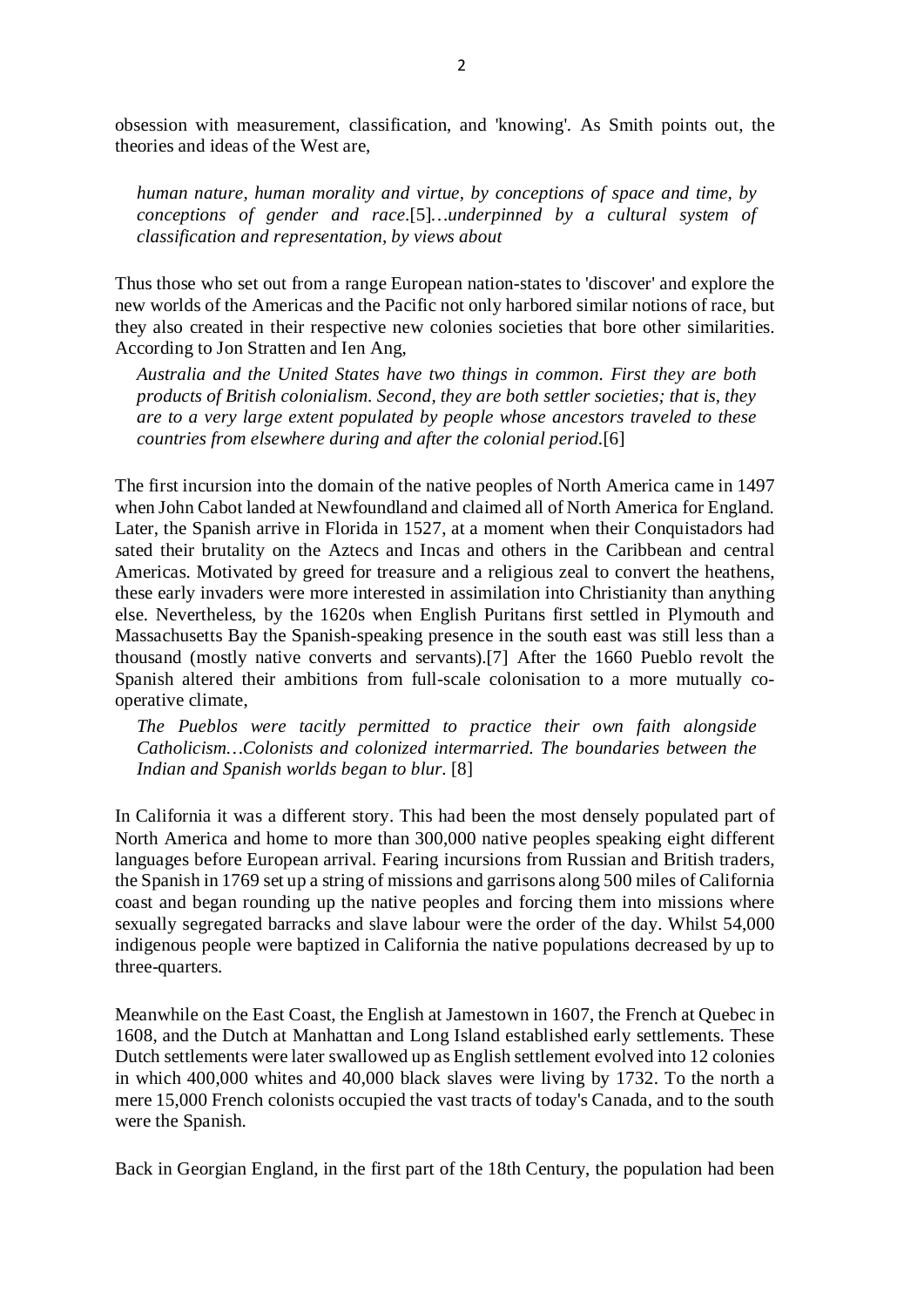constant at about 6 million people, but between 1750 and 1770 the population doubled. Industrialization had seen the growth of cities and towns with an attendant soaring crime rate and widespread public drunkenness as the country took to the new 'national stupefacient' made from juniper berries and called 'gin'.[9] In response to a belief that crime was out of control, British legislators had begun as early as 1611 to transport convicts to the American colonies. Robert Hughes notes that 'After 1717 transportation was stepped up…(and) provided that minor offenders could be transported for seven years to America'.[10]

But after 1776 when the American colonies fought their war of independence they halted the transportation of British convicts although, as Hughes observed, the American economy was heavily dependant on the labour of the 50,000 African slaves still being imported annually. Consequently the British looked to the recently 'discovered' possession of Australia to empty the now overflowing prisons back home. Thus the original purpose of the settlement of Australia was to be as a penal colony.

In 1788 the imposition of British sovereignty on Australia was justified by the notion of terra nullius, which was a convenient means to avoid the problem of just reparations for the indigenous inhabitants who, in the process of being dispossessed, were thereby deemed sub-human. Ironically, at the same time these sub-humans were instantly transformed into 'British subjects' who were now 'protected' by, and expected to conform to, British law. Thus the Aboriginal and Islander people of Australia were denied the opportunity to establish treaties and have some measure of control over both their land and future destinies. As C.D. Rowley observed,

*The progress of the Aboriginal from tribesman to inmate has been a special feature of colonial administration and of white settlement in Australia. Some of the reasons have been humane, but institutions have also been a method of settling or deferring political and moral issues such as those related to rights arising from prior occupation of the land.*[11]

So, despite an early fear that the French might contest the annexation of Australia, the continent was colonized by a single European power, rather than the situation that developed in America. Further, a significant aspect of the early British attitude to the indigenous inhabitants of Australia was the firm belief that Aboriginal society was in a state of decay and would inevitably 'die out'. Therein lay the first rationalization of a developing concept of assimilation that would differ from the American version.

Within the emerging American colonies, de-facto recognition of indigenous sovereignty had been bestowed in the formation of treaties with many Native-American groups. As Prucha points out,

*The cession of Indian lands, a prominent feature of Indian treaties, was an indication of Indian sovereignty over those lands, and the recognition by the United States of Indian ownership to the lands remaining strengthened the concept.*[12]

The indigenous people of North America were consequently accorded at least 'human' status, albeit at a level of mental retards and children who might be able to be taught the white man's ways. Much later however, when on May 28, 1830, President Andrew Jackson signed the Indian Removal Act which empowered him to make treaties with all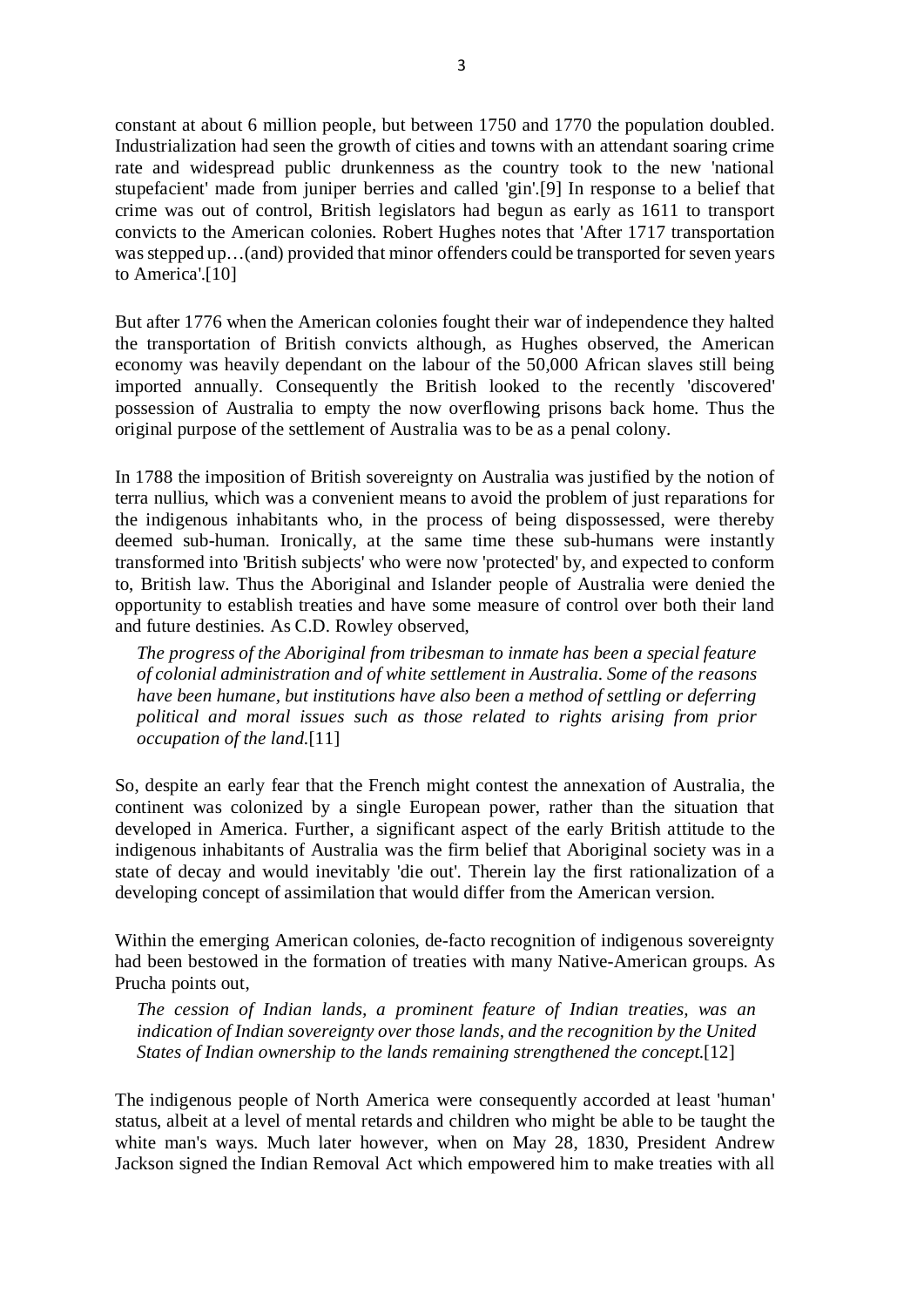tribes east of the Mississippi to cede their lands in exchange for lands in the west,[13] it was clear that Indian interests were subsumed to the land-hungry settlers. According to Sven Lindquist, the 'outrageously cruel fashion' of this forced removal and resettlement of the eastern state Native Americans created a need for a 'scientific theory' to justify these measures.[14]

About the same time the American Anti-Slavery Society was being formed to fight against United States based slavery, and it slave owners 'needed a scientific theory that would make slavery appear natural and justified'.[15]

# **The Complication of Slavery**

The significant difference in the early racial make-up of both countries had been the existence of slavery in the American colonies. The slave trade existed as part of the Americas since the beginning of European intrusion, and was comprised mostly of African slaves. African slaves were transported to Spanish and Portuguese colonies in the Caribbean, Mexico, and Central & South America, starting very early in the 16th Century. The spread of tobacco farming in the 1670's, and the diminishing number of people willing to sign-on as indentured servants in the 1680's, increased the numbers of slaves were brought in from Africa. Eventually 600 to 650 thousand slaves arrived in America against their will.[16]

The presence of African slaves and their descendents in North America had a profound effect on the white populace's attitudes about race. There was less inclination to encourage racial integration with Africans, although this did not stop some of American's founding fathers (including Thomas Jefferson who remained opposed to emancipation) from also fathering illegitimate children to some of the slaves they owned.[17]

In England in the mid 18th century a mass movement to abolish slavery started at a time when British ships controlled much of the slave trade and ships from Bristol and Liverpool transported tens of thousands of Africans annually to the Americas. Yet, within a few years "the worlds biggest slave trading nation was to become the prime mover behind the ultimately successful suppression of the trade."[18] In 1811 a bill in the English parliament made slave trading punishable by death or exile and British involvement largely ended.

The American response came firstly when President Abraham Lincoln issued the Emancipation Proclamation on January 1st 1863. Unfortunately, the Proclamation did not free a single slave. Two years later the 13th Amendment to the Constitution of the United States ended slavery in that country. Nevertheless, as Edward Herman notes,

*Built on black slavery, with segregation and poverty helping reinforce stereotypes after 1865, racism has deep and persistent roots in this country.*[19]

This American racism grew out of a fear, both political and sexual, of the African presence in their midst. With the overt chains of slavery removed, white America felt compelled to construct a system of racial, social and economic apartheid that persists to this day. The sexual component of this white fear removed any notions of assimilation that might involve a genetic 'absorption' of black people into mainstream American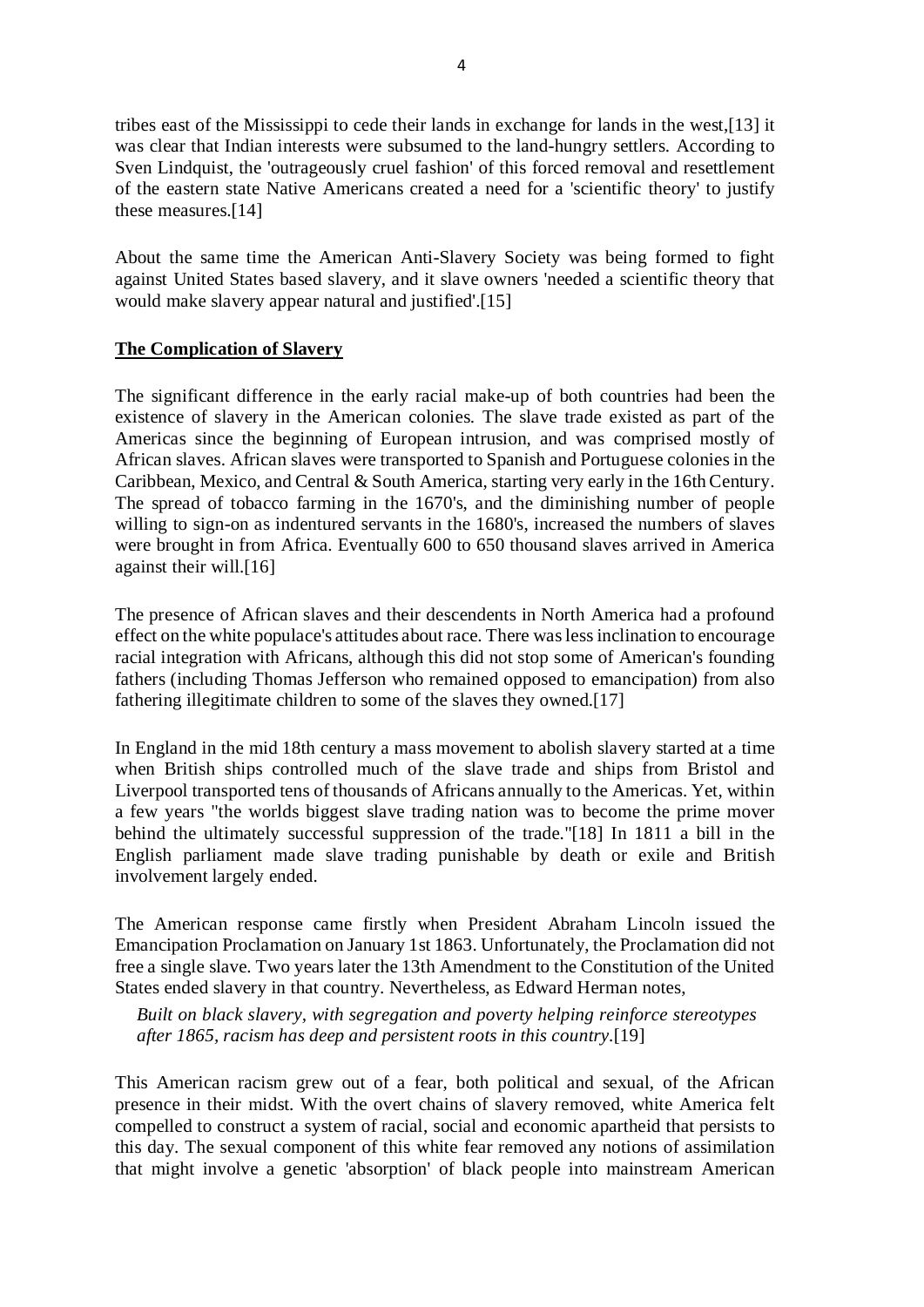society. Instead, African-Americans were encouraged to 'assimilate' by the adoption of white values and standards. As Bell Hooks puts it,

*Assimilation…is a strategy deeply rooted in the ideology of white supremacy and it advocates urge black people to negate blackness, to imitate white people so as to better absorb their values, their way of life.*[20]

The white American fear of biological assimilation with the African American appears to have affected the nature of developing notions of assimilation that were then applied to the Native-Americans. Consequently one can see in the philosophy and regime of the Indian Boarding school system a concerted attempt to indoctrinate generations of Native American children into the 'white man's ways', rather than a quest for homogeneity in the broader society.[21]

#### **Assimilation and Racial Ideology in America and Australia**

In the initial British invasion of Australia indigenous peoples were slaughtered on a grand scale. In Tasmania between 1804 and 1834, the Aboriginal population was reduced from an estimated 5000 people to just 200. This represented a 90% reduction in just 30 years. In Victoria it has been estimated that the Koori population declined by about 60% in just 15 years between 1835 and 1850 [22] as more than 68 individual 'massacres' were perpetrated in that period. Indeed, according to representative of the NorthWest Clans of Victoria, Mr. Gary Murray, of the 38 clans that lived in Victoria B.C. (Before Cook) only 24 today have living descendants.[23] So comprehensive was the 'ethnic cleansing' of Australia that out of an estimated 500 language groups on mainland Australia when the British arrived, barely half that number of languages were to survive.

By the middle of the 19th Century the situation for Aborigines in most parts of Australia looked very grim. Morris has described it thus, 'The colonial process had reduced the Aborigines to a residual minority, but they had not been eliminated. The problem was expected to resolve itself.'[24] Meanwhile, when Charles Darwin published Origin of the Species in 1859, the author's worst fears came true, as Lindquist observed,

*Darwin himself had avoided applying his theory to humankind. But his readers did so immediately. His theory was soon misused to legitimize inhuman competition, racism, and the extermination of other races.* [25]

As Karl Schleunes noted, 'The publication of Darwin's theory of biological evolution in 1859 had an i mmediate impact'.[26] When Professor Ernst Haeckel developed these theories to incorporate a general theory of human and social development, the notion was used by racists to justify their, 'conceptions of superior and inferior peoples and nations.'

About the same time, particularly during the gold rush in Victoria, race became a major issue on another front. Paranoia about the numbers Chinese miners on the goldfields created numerous clashes[27] and ultimately led to the development of the 'White Australia' immigration policy and also played a key role in the Federation of Australia in 1901. During the early part of this century, a viciously racist press campaign against 'the yellow peril' saw Australian cartoonists distinguish themselves by producing ugly caricatures of evil-looking, opium-smoking, white-woman-corrupting, yellow hordes to the north, poised to pounce on white populace of Australia.[28]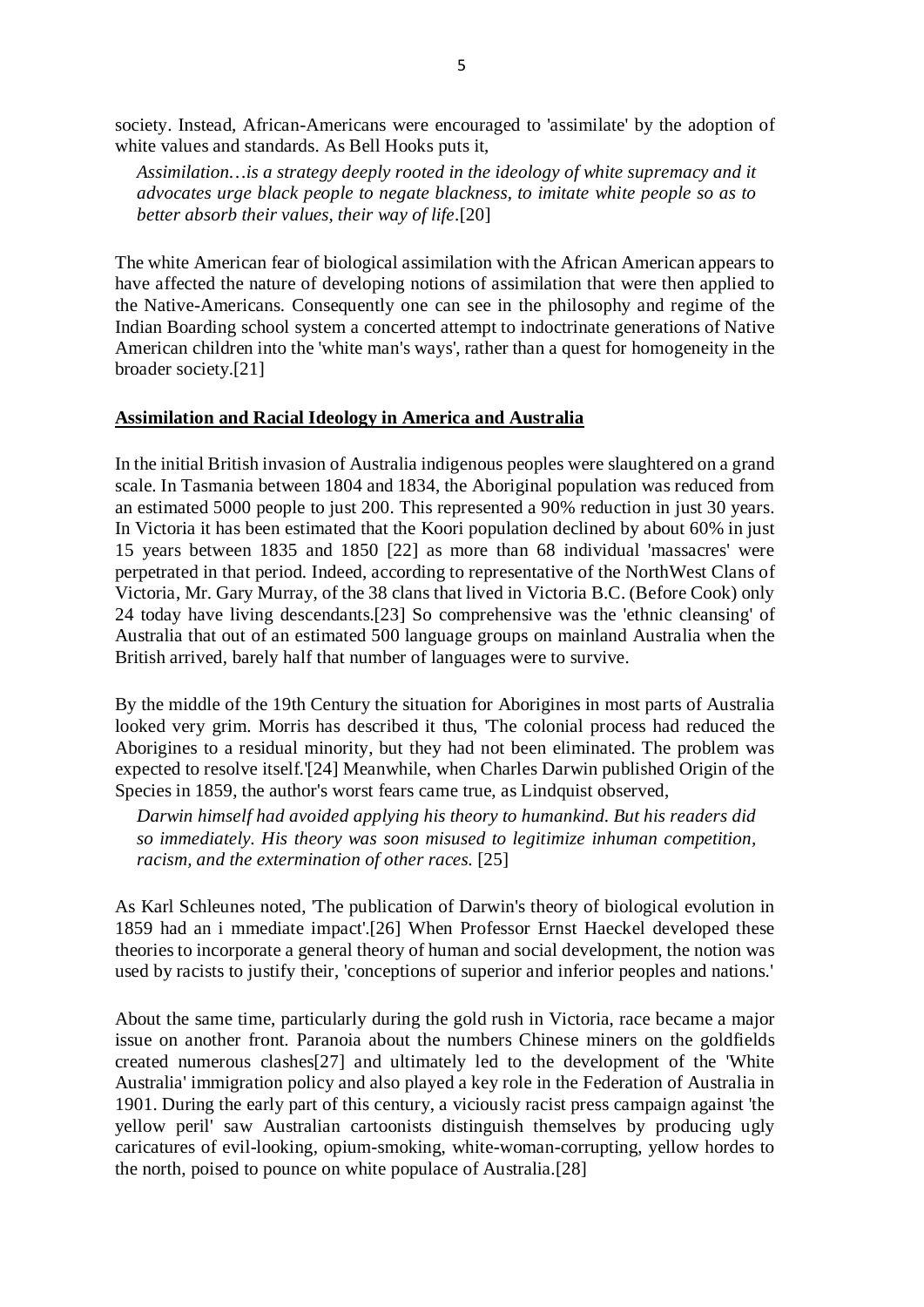Social Darwinism became very popular in Australia, especially among the scientific community. Andrew Markus pointed out that for scientists, administrators and politicians,

*...racial categories provided the organizing concepts of the three groups; that racial assumptions dominated the work of academics and administrators; that while administrators took an interest in academic research, that nearly all politicians derived their racial categories from practical experience...*[29]

Markus further asserts, 'one doesn't have to read extensively to discern that a central concern of anatomists was to establish whether Aborigines were closer to the animal than human'.[30] The Elder Professor of Anatomy at the University of Adelaide in 1926 said that Aborigines were, 'too low in the scale of humanity' to benefit from 'the civilizing influence of Anglo Saxon rule'.[31] In the 1920's and 30's Australia's Aborigines were a treasure trove of curiosity for scientists and academics who believed that here was the 'missing link' species that would advance the cause of Social Darwinism. Indigenous people in communities all over Australia were subject to inspection by 'scientists' interested in such things as similarities between Aborigines and Chimpanzees, brain capacity and cranium size. One study in 1920 concluded that, 'the average brain capacity of Aborigines was between the normal medium intelligence of twelve or thirteen year old children'[32]

Thus a new policy emerged dubbed, 'Smooth the Dying Pillow', it was based on the assumption that what was left of the Aboriginal populace would now die out. This led to the Aborigines Protection Act 1909, which established the first Australian 'concentration camps' to provide a place for the doomed race to die off.[33] A general plan evolved which developed into an Australian version of "assimilation", whereby the theory was that mixed-race people should be absorbed into the general white community over a period of time. At the same time the "full-bloods" would die off, thus maintaining the desired racial homogeneity of Australian society. This plan found expression when, on 21st April 1937, the first ever conference of Commonwealth and State Aboriginal authorities as its major resolution, under the general heading, 'Destiny of the Race', declared,

*That this conference believes that the destiny of the natives of aboriginal origin, but not of the full blood, lies in their ultimate absorption by the people of the Commonwealth, and it therefore recommends that all efforts be directed to that end.*[34]

Writing a decade after this conference, the former Western Australian Protector of Aborigines, Mr. A. O. Neville, revealed himself as an advocate of miscegenation as a means of eradicating a potential future race problem. As an influential former administrator in Aboriginal affairs he contended that to encourage so-called 'half-bloods' to intermarry with either white men or other 'mixed-bloods' ('octoroons', 'quadroons', etc.) would produce children with increasingly less 'Aboriginal blood' through several generations. Thus any future 'racial problem' could be avoided.[35]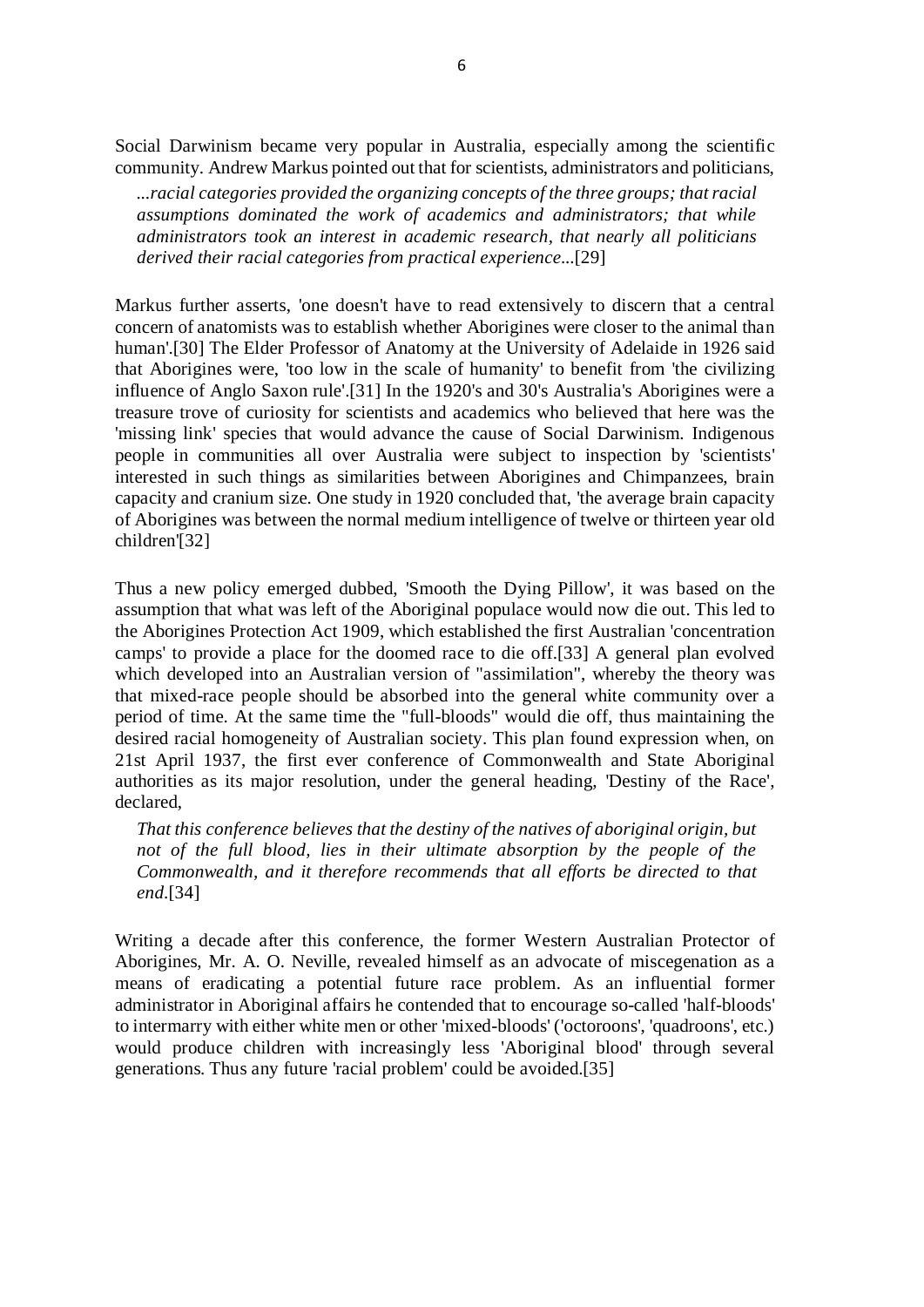

THREE GENERATIONS (Reading from Right to Left) 1. Half-blood-(Irish-Australian father; full-blood Aboriginal mother). 2. Quadroon Daughter-(Father Australian born of Scottish parents; Mother No. 1).

3. Octaroon Grandson-(Father Australian of Irish descent; Mother No. 2).

The above illustration from Neville's 1947 book, *Australia's Coloured Minority* shows how he believed the 'Aboriginal blood' could be bred out through miscegenation.[36]

Professor A. P. Elkin, Professor of Anthropology at University of Sydney, and regarded by some as one of the most 'enlightened' anthropologists in Australian history, but in fact one of the more conservative members of his profession, and a prime architect of the 'assimilation' policies, in 1929 wrote,

*...some races possess certain powers in greater degree...than do others. Thus, the Australian Aborigines and the African negroes are human and have their powers, but they are not necessarily equal to the white or yellow races'.*[37]

As Cowlishaw has observed, in 1928 when Anthropology was established at Sydney University it was almost immediately was co-opted into involvement in the training of colonial 'patrol officers' for Papua New Guinea and the Northern Territory. Anthropologists became both the architects, builders and long-term maintainers of the policy of assimilation, and yet, as Cowlishaw states,

*Neither the relationship between anthropological scholarship and the state nor the colonizing process was problematised. Applying the science of anthropology apparently did not require any intellectual scrutiny.*[38]

This apparent obsession with race stemmed from the fact that Australia developed as an overwhelmingly "British" society with a national mania regarding white racial purity and homogeneity.

This was not necessarily the case in the United States where, '…the complexities around the American settler experience and their struggle for independence had a fundamental effect on the way the emerging national community was to be imagined. It led to a shift away from a concern with 'natural' (British) national culture as a site for identification,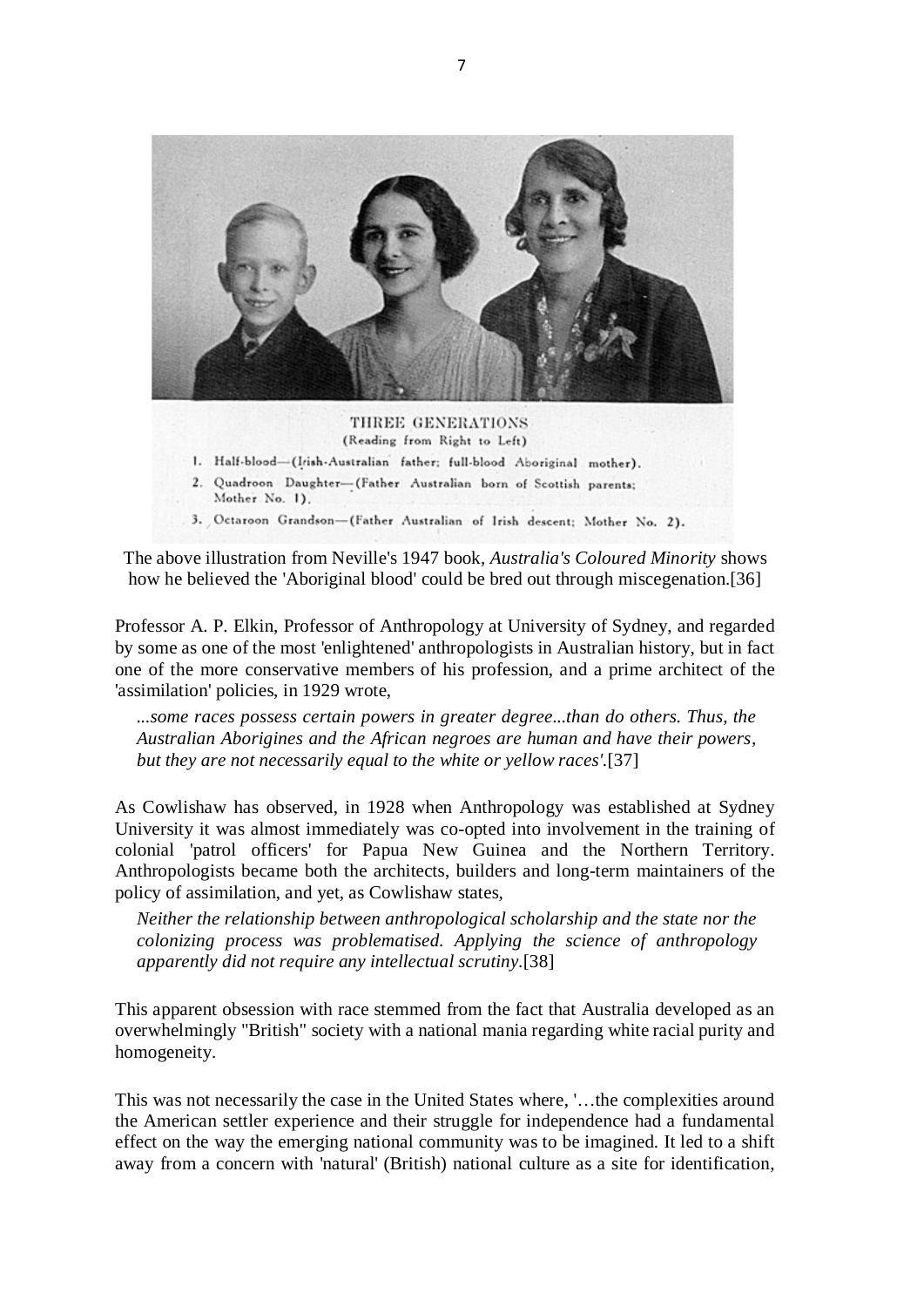and towards a messianic espousal of ideology as the basis for forging an identity for the new nation.'[39]

This did not mean that America was not infected with widespread notions of white supremacy. As I have already pointed out, by the 1830s a need had arisen to justify both slavery and the brutal treatment of the relocated eastern Indians and subsequently the 'science' of phrenology became popular. In Philadelphia an Irish-Quaker doctor called Samuel Morton assembled the largest collection of human skulls in the world. From his measurements he concluded that white people's skulls were largest which bestowed them with 'decided and unquestionable superiority over all nations on earth'.[40] Whilst these theories were challenged by some, especially German surgeon Freidrich Tiedemann[41] whose counter arguments gained wide currency in Europe, it was Morton's ideas that prevailed in the United States.

But the rapid American economic and territorial expansion at this time meant that in the Southern states, where a huge increase in the demand for cotton by 1860 led to vast new estates and a dramatic rise in the number of slaves. That year there were said to be four million slaves in the south, and the institution of slavery had become 'the foundation of the economic system'.[42] The civil war put an end to overt slavery of African-Americans, but it was the beginning of a long period of racial bigotry, segregation, exclusion and economic deprivation as white attitudes, steeped in notions of Social Darwinism, hardened. Yet, despite the subsequent racism shown in the regime of terrorism and brutality waged against the former slaves and the cultural rewriting of Native American history by Hollywood, there was never an overt United States government policy of racial elimination of the indigenous populace.

Consequently we are able to see that the two countries developed fundamentally different notions about assimilation, as it would apply to their respective indigenous populations.

## **Conclusion**

It is clear that despite the common origin of the imposed settler-societies of Australia and North America, different ideas emerged from each nation about how to absorb the native populations. Whilst the different histories of occupation and the difference in early treatment of the indigenes contributed to the way in which each country tried to assimilate the indigenes, the major factor that made the difference would appear to have been the United States' experience of slavery.

The fact that eminent Australians today such as the Prime Minister have such difficulty in accepting a more truthful version of Australian history might have more than a little to do with the unpalatable reality that the Australian version of assimilation was used as a form of genocide. Thus in Australia today we have our own version of 'holocaust denial' being propagated from the highest office in the land, whilst in America no such phenomenon is apparent from the oval office of the White House. In my mind this situation has developed in part because one country attempted merely cultural assimilation whilst the other, Australia, actually tried to exterminate its indigenous populace with a deliberate policy of miscegenation.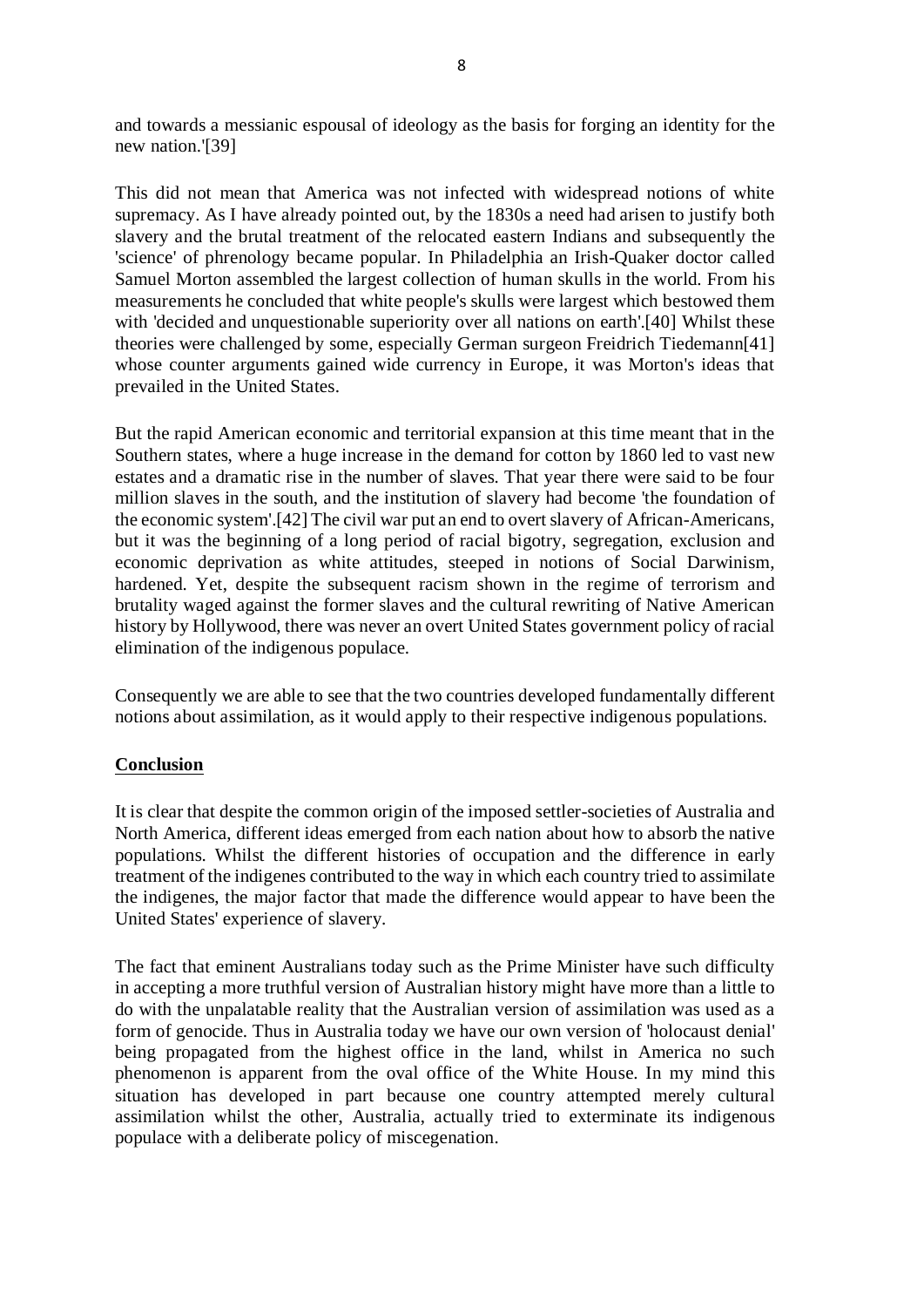Until Australian governments and people are able to accept this reality of history, and properly compensate all the victims of these policies, there can never be genuine reconciliation or justice for the indigenous peoples of Australia.

## **© Gary Foley**

12th June 2000.

# **Notes**

[1] Sven Lindquist, *The Skull Measurer's Mistake*, New York: The New Press, 1997, p. 5.

[2] Emmanuel Chukwudi Eze, (ed.) *Race and the Enlightenment: A Reader*, Oxford: Blackwell Publishers, 1997, p. 4.

[3] Daniel Theo Goldberg, *Racist Culture, Philosophy and the Politics of Meaning*, Oxford: Blackwell, 1993, p.23.

[4] Linda Tuhiwai Smith, *Decolonizing Methodologies: Research and Indigenous Peoples*, Dunedin: University of Otago Press, 1999, p. 42.

[5] Ibid., p. 44.

[6] John Stratton and Ien Ang, "Multicultural Imagined Communities:Cultural Difference and National Identity in Australia and the USA" in Tom O'Regan (ed), *Critical Multiculturalism*, Vol. 8, no.2, 1994, p. 127.

[7] Geoffrey C. Ward, *The West: An Illustrated History*, London: Orion Publishing,

1996, p. 25.

[8] Ibid., p. 28.

[9] Robert Hughes, *The Fatal Shore*, London: Pan, 1987, pp. 23-25.

[10] Ibid., p.41.

[11] C.D. Rowley, *The Destruction of Aboriginal Society*, Canberra: ANU Press, 1970, p. 2.

[12] Francis Paul Prucha, "The Anomaly of Indian Treaties", in *American Indian Treaties: The History of a Political Anomaly*, Los Angeles: University of California Press, 1994, p. 4.

[13] Geoffrey C. Ward,"The Most Avid Nation", in *The West: An Illustrated History*, London: Orion Publishing, 1996, p. 82.

[14] Sven Lindquist, *The Skull Measurer's Mistake*, New York: The New Press, 1997, p. 42. Ibid., p.42.

[15] Ibid., p.42.

[16] *Slavery in the United States*, Encarta Concise Encyclopedia

:http://encarta.msn.com/ encartahome.asp

[17] Thomas Jefferson, "Thomas Jefferson on Slavery," from *Notes on the State of Virginia*, at:

[18] Duncan Clarke, *History of American slavery*, PRC Publishing, 1998

[19] Edward Herman, "The New Racist Onslaught", quoted in bell hooks, *Killing Rage: Ending Racism*, London: Penguin, 1996, p.117.

[20] Bell Hooks, *Killing Rage: Ending Racism*, London: Penguin, 1996, p.186.

[21] For details on the assimilationist Indian Boarding School system see, David

Wallace Adams, "Institutions", in *Educating for Extinction: American Indians and the Boarding School Experience,*

[22] Fergus Robinson and Barry York, *The Black Resistance*, (Melbourne :Widescope, 1977), p.90.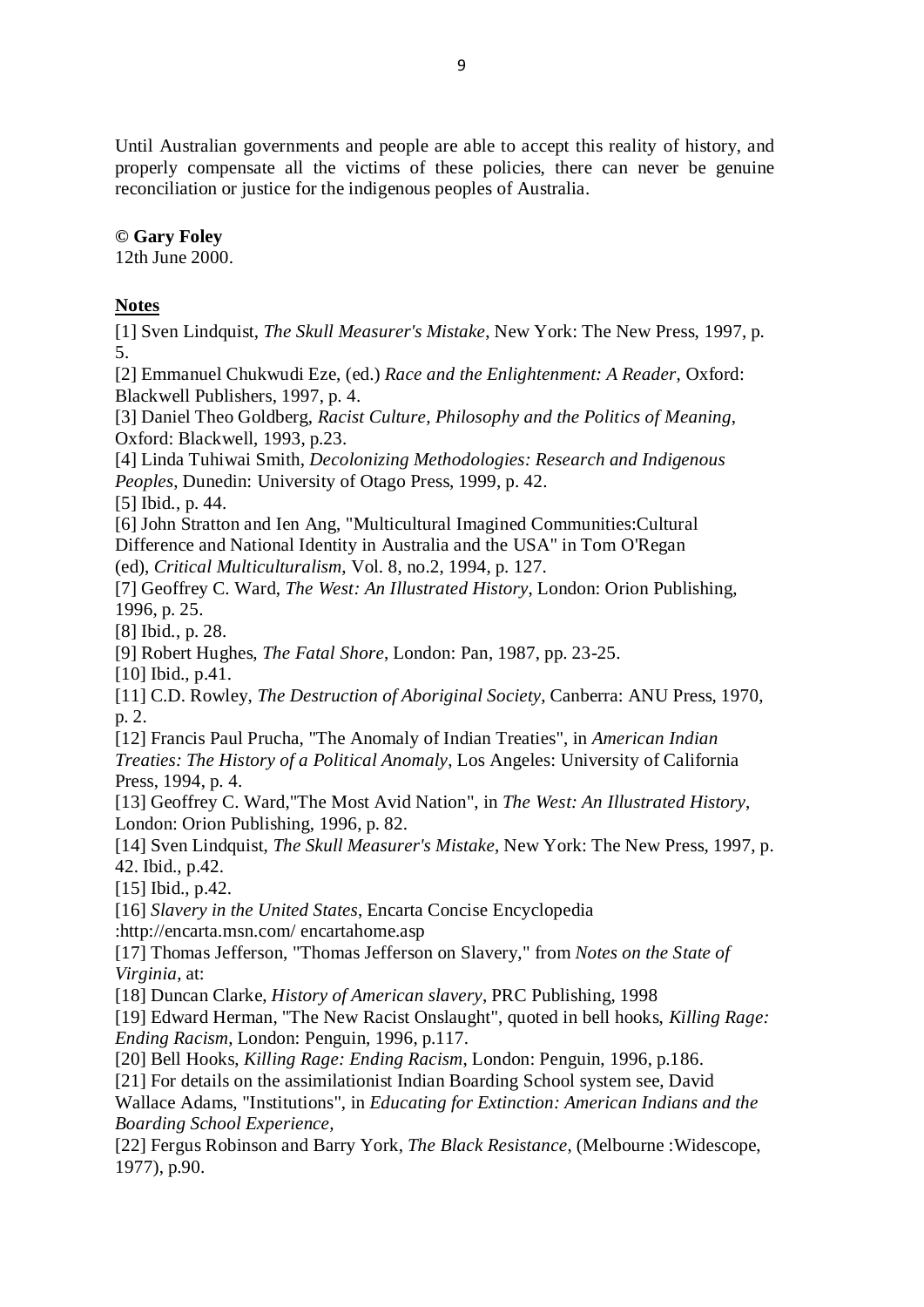[23] Gary Murray, personal interview with author, 4th September 1997.

[24] Barry Morris, *Domesticating Resistance: the Dhan-Gadi Aborigines and the Australian State*, Oxford: Berg Publishers, 1989, p. 98.

[25] Lindquist, 1997, p. 77.

[26] Karl A. Schleunes, *The Twisted Road to Auschwitz: Nazi policy toward German Jews 1933 -1939*, Chicago: University of Illinois Press, 1970), p. 30.

[27] Indeed, one of the major grievances at the Eureka Stockade had to do with discontent about Chinese miners.

[28] see, Jonathon King, *The Other Side of the Coin: A Cartoon History of Australia,* Sydney: Cassell Australia, 1976, p.69.

[29] Andrew Markus, "After the Outward Appearance: Scientists, administrators and politicians", *all that dirt: An Australian 1938 Monograph*, ed. Bill Gammage and Andrew Markus, Canberra: History Project Incorporated, 1982, p.87.

[30] Ibid. p.86.

[31] Markus, 1982, p.86.

[32] Markus, 1982, p. 90.

[33] For description of history of NSW 'reserve' system see, Heather Goodall, *Invasion to Embassy:Land in Aboriginal Politics in NSW, 1770-1972*, Sydney : Allen and Unwin, 1996.

[34] Commonwealth of Australia, Initial Conference of Commonwealth and State Aboriginal Authorities, *Aboriginal Welfare*, Canberra, April 1937.

[35] See, A. O. Neville, *Australia's Coloured Minority: Its Place in the* 

*Community,* Sydney: Currawong Publishing, 1947.

[36] Ibid., p. 73.

[37] A.P. Elkin, "The practical Value of Anthropology III", *Morpeth Review*, 9, (1929), p. 34.

[38] Gillian Cowlishaw, 'Studying Aborigines', in Bain Attwood and John Arnold, eds, *Power, Knowledge and Aborigines*, (Melbourne: La Trobe University Press, 1992), 22.

[39] Stratton and Ang, 1994, p. 134.

[40] Samuel G. Morton, Crania Americana, or Comparative View of the Skulls of Various Aboriginal Nations of North and South America, to which is prefixed an Essay on the Varieties of the Human Species, Philadelphia & London, 1839., quoted in Sven Lindquist, *The Skull Measurer's Mistake*, New York:The New Press, 1997, p.43.

[41] Sven Lindquist, *The Skull Measurer's Mistake*, New York: The New Press, 1997, p.47.

[42] J.M. Roberts, *The Penguin History of the World*, London: Penguin, 1995, pp. 774- 776.

# **Bibliography**

Adams, David Wallace. "Institutions", in *Educating for Extinction: American Indians and the Boarding School Experience 1875-1928*, University of Kansas Press, 1995.

Christie, Michael. *Aborigines in Colonial Victoria 1835-1886*, Sydney: Sydney University Press, 1979.

Clarke, Duncan. *History of American slavery*, PRC Publishing, 1998.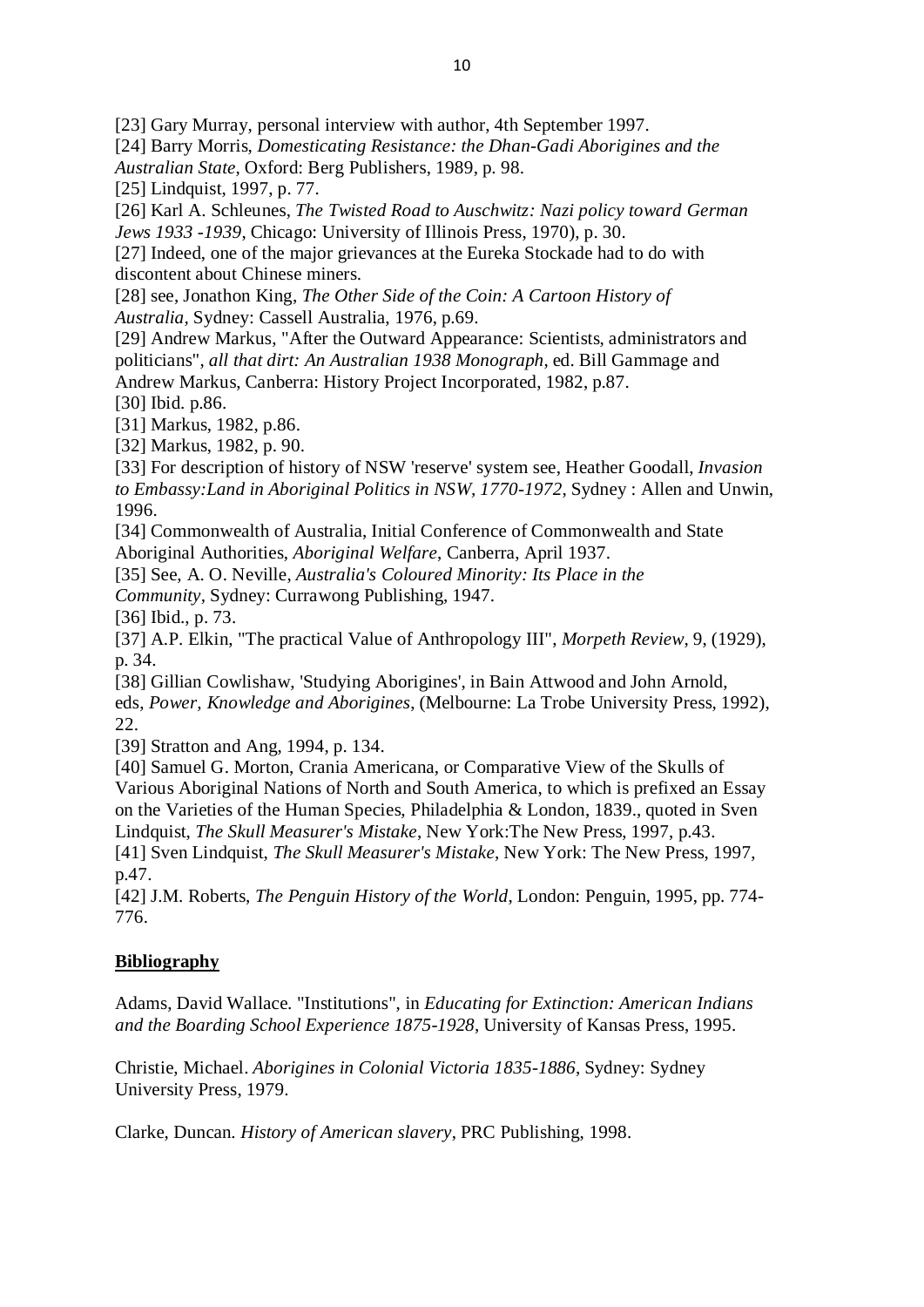Commonwealth of Australia, Initial Conference of Commonwealth and State Aboriginal Authorities, Aboriginal Welfare, Canberra, April 1937.

Cowlishaw, Gillian. 'Studying Aborigines', in Bain Attwood and John Arnold, eds, *Power, Knowledge and Aborigines*, Melbourne: La Trobe University Press, 1992.

Cowlishaw, Gillian, and Barry Morris, (eds). *Race Matters*, Canberra: Aboriginal Studies Press, 1997.

Elkin, A.P. "The practical Value of Anthropology III", *Morpeth Review*, 9, 1929.

Eze, Emmanuel Chukwudi. (ed.) *Race and the Enlightenment: A Reader*, Oxford: Blackwell Publishers, 1997.

Goldberg, Daniel Theo. *Racist Culture, Philosophy and the Politics of Meaning*, Oxford: Blackwell, 1993.

Goodall, Heather. *Invasion to Embassy:Land in Aboriginal Politics in NSW, 1770-1972*, Sydney : Allen and Unwin, 1996.

Griffiths, Tom. 'Victorian Skullduggery' in *Hunters and Collectors: The Antiquarian Imagination in Australia*, Melbourne: Cambridge University Press, 1996.

Herman, Edward. "The New Racist Onslaught", quoted in bell hooks, *Killing Rage: Ending Racism*, London: Penguin, 1996.

hooks, bell. *Killing Rage: Ending Racism*, London: Penguin, 1996.

Hughes, Robert. *The Fatal Shore*, London: Pan, 1987.

Jefferson, Thomas. "Thomas Jefferson on Slavery," from Notes on the State of Virginia, at:

King, Jonathon. *The Other Side of the Coin: A Cartoon History of Australia*, Sydney: Cassell Australia, 1976.

Levine, Alan J. *Race Relations Within Western Expansion*, Westport: Praeger, 1996

Limerick, Patrick Nelson. "Believing in the American West", in Geoffrey C. Ward, *The West: An Illustrated History*, London: Orion Publishing, 1996.

Markus, Andrew. "After the Outward Appearance: Scientists, administrators and politicians", *all that dirt: An Australian 1938 Monograph*, ed. Bill Gammage and Andrew Markus, Canberra: History Project Incorporated, 1982.

Milliss, Roger. *Waterloo Creek: The Australia Day Massacre of 1838, George Gipps and the British conquest of New South Wales*, Ringwood: McPhee Gribble, 1992.